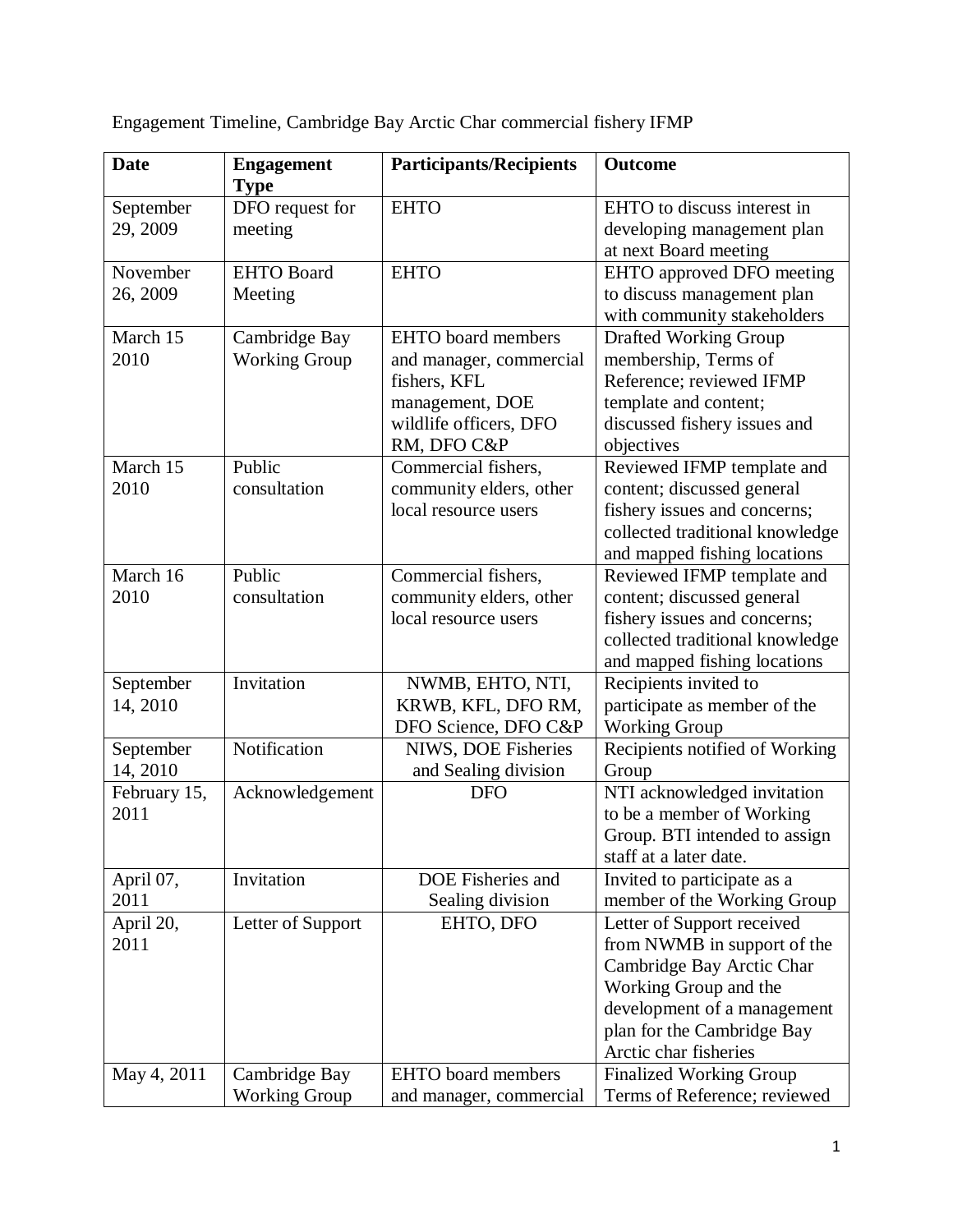|                         |                                                  | fishers, KFL<br>management, NWMB<br>staff (call-in), youth<br>participant, DOE<br><b>Fisheries and Sealing</b><br>division, DFO RM, DFO<br>C&P, DFO Science | NWMB letter of support;<br>approved Working Group<br>membership, including<br>addition of DOE Fisheries and<br>Sealing division; reviewed<br>science stock assessment;<br>reviewed preliminary<br>management issues, long-term<br>management objectives,<br>management measures<br>developed through Working<br>Group and consultations |
|-------------------------|--------------------------------------------------|-------------------------------------------------------------------------------------------------------------------------------------------------------------|-----------------------------------------------------------------------------------------------------------------------------------------------------------------------------------------------------------------------------------------------------------------------------------------------------------------------------------------|
| May 4, 2011             | Public<br>consultation                           | Commercial fishers,<br>community elders, other<br>local resource users                                                                                      | Reviewed preliminary<br>management issues, long-term<br>management objectives,<br>management measures<br>developed through Working<br>Group and consultations                                                                                                                                                                           |
| May 16,<br>2012         | <b>Nunavut General</b><br><b>Monitoring Plan</b> | EHTO board member and<br>manager, KFL<br>management, DFO RM,<br><b>DFO</b> Science                                                                          | Developed community-based<br>monitoring program as an<br>action to current management<br>issues, long-term and short-<br>term objectives; reviewed draft<br>logbook materials                                                                                                                                                           |
| July 3, 2012            | <b>Nunavut General</b><br><b>Monitoring Plan</b> | EHTO board member and<br>manager, KFL<br>management, monitors,<br>commercial fishers, DFO<br>RM, DFO Science                                                | Implemented 2012<br>community-based commercial<br>monitoring program in support<br>of management issues and<br>objectives identified through<br>Working Group and<br>consultations                                                                                                                                                      |
| November<br>14-15, 2012 | Nunavut General<br><b>Monitoring Plan</b>        | EHTO board member and<br>manager, commercial<br>fishers, KFL<br>management, monitors,<br>DFO RM, DFO Science                                                | Reviewed 2012 community-<br>based commercial monitoring<br>program, collected feedback<br>from local community<br>monitors, commercial fishers,<br>project partners                                                                                                                                                                     |
| March 20,<br>2013       | Public<br>consultation                           | Commercial fishers,<br>community elders, other<br>local resource users                                                                                      | Reviewed recent fishery<br>activities, science stock<br>assessment and recent science<br>activities; approved<br>management issues, long-term<br>and short-term management<br>objectives, management<br>measures, compliance plan;<br>collected feedback on                                                                             |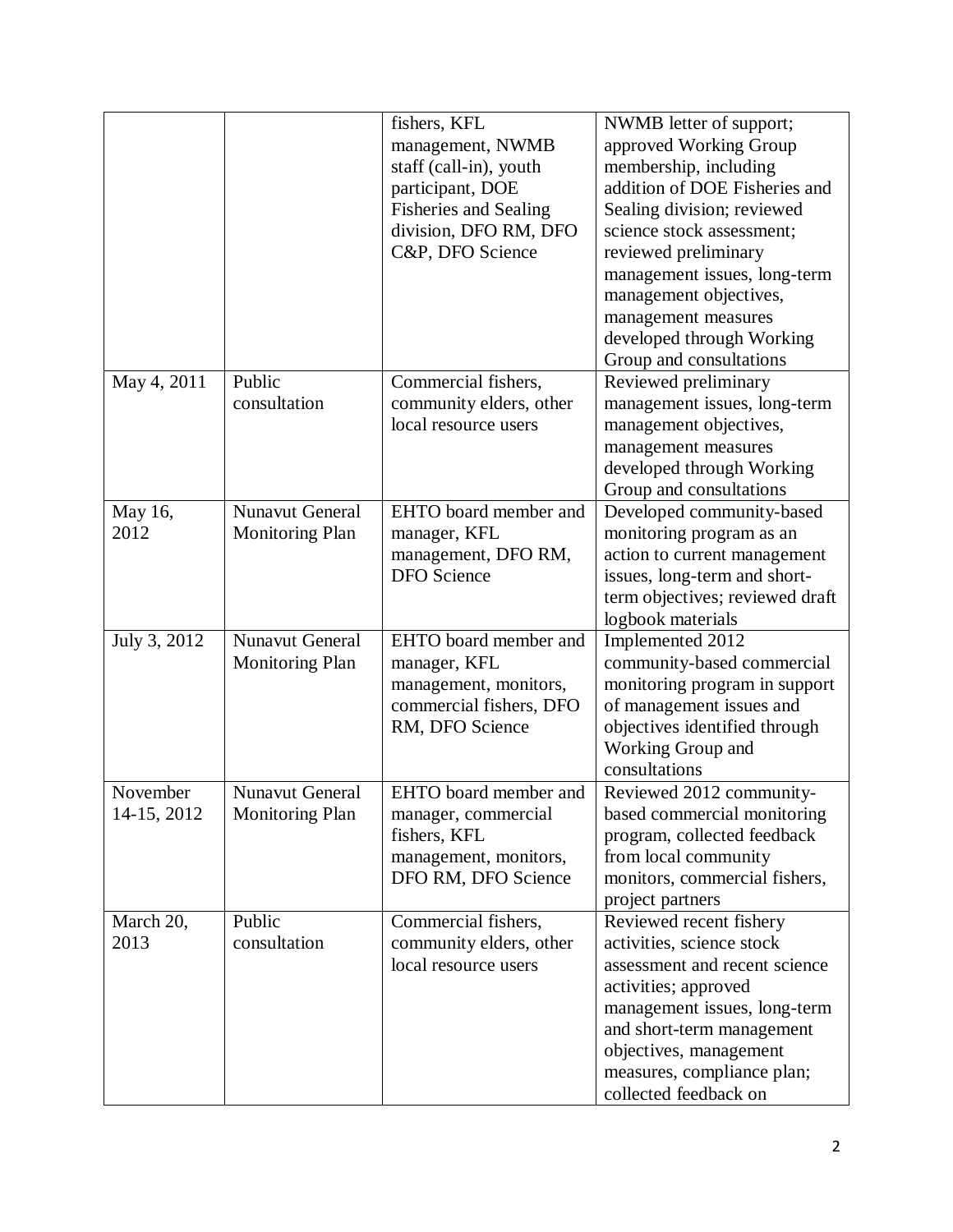|                       |                                                  |                                                                                                                                                                                                | community-based monitoring<br>program                                                                                                                                                                                                                                                                                                 |
|-----------------------|--------------------------------------------------|------------------------------------------------------------------------------------------------------------------------------------------------------------------------------------------------|---------------------------------------------------------------------------------------------------------------------------------------------------------------------------------------------------------------------------------------------------------------------------------------------------------------------------------------|
| March 21,<br>2013     | Cambridge Bay<br><b>Working Group</b>            | <b>EHTO</b> board members<br>and manager, commercial<br>fishers, community<br>elders, DOE Fisheries and<br>Sealing division, DFO<br>RM, DFO C&P, DFO<br>Science, invited research<br>scientist | Approved Working Group<br>Terms of Reference; reviewed<br>science stock assessment and<br>recent science activities;<br>approved management issues,<br>long-term and short-term<br>management objectives,<br>management measures,<br>compliance plan; reviewed<br>community-based monitoring<br>program, recent fishery<br>activities |
| July 8, 2013          | <b>Nunavut General</b><br><b>Monitoring Plan</b> | EHTO board member and<br>manager, KFL<br>management, monitors,<br>commercial fishers, DFO<br>RM, DFO Science                                                                                   | Implemented 2013<br>community-based commercial<br>monitoring program in support<br>of management issues and<br>objectives identified through<br>Working Group and<br>consultations                                                                                                                                                    |
| September<br>19, 2013 | Draft IFMP<br>distribution                       | <b>EHTO</b> board members<br>and manager, commercial<br>fishers, community<br>elders, DOE Fisheries and<br>Sealing division, DFO<br>RM, DFO C&P, DFO<br>Science                                | Distributed draft IFMP to<br>Working Group for review and<br>comment in advance of next<br><b>Working Group meeting</b>                                                                                                                                                                                                               |
| October 30,<br>2013   | Cambridge Bay<br><b>Working Group</b>            | <b>EHTO</b> board members<br>and manager, commercial<br>fishers, DOE fisheries<br>and sealing division, DFO<br>RM, DFO C&P, DFO<br>Science                                                     | Finalized draft IFMP<br>document, including format of<br>management issues, long-term<br>and short-term management<br>objectives, management<br>measures; reviewed science<br>stock assessment and recent<br>science activities; reviewed<br>2013 community-based<br>monitoring program, recent<br>fishery activities                 |
| November<br>13, 2013  | Draft IFMP<br>distribution                       | NWMB, NTI, KRWB,<br>DOE wildlife officer                                                                                                                                                       | Distributed draft IFMP to<br>stakeholders for information<br>and review                                                                                                                                                                                                                                                               |
| December<br>19, 2013  | Final draft IFMP<br>distribution                 | <b>EHTO</b> board members<br>and manager, commercial<br>fishers, community<br>elders, DOE Fisheries and                                                                                        | Distributed final draft IFMP<br>incorporating comments and<br>edits received to date.                                                                                                                                                                                                                                                 |